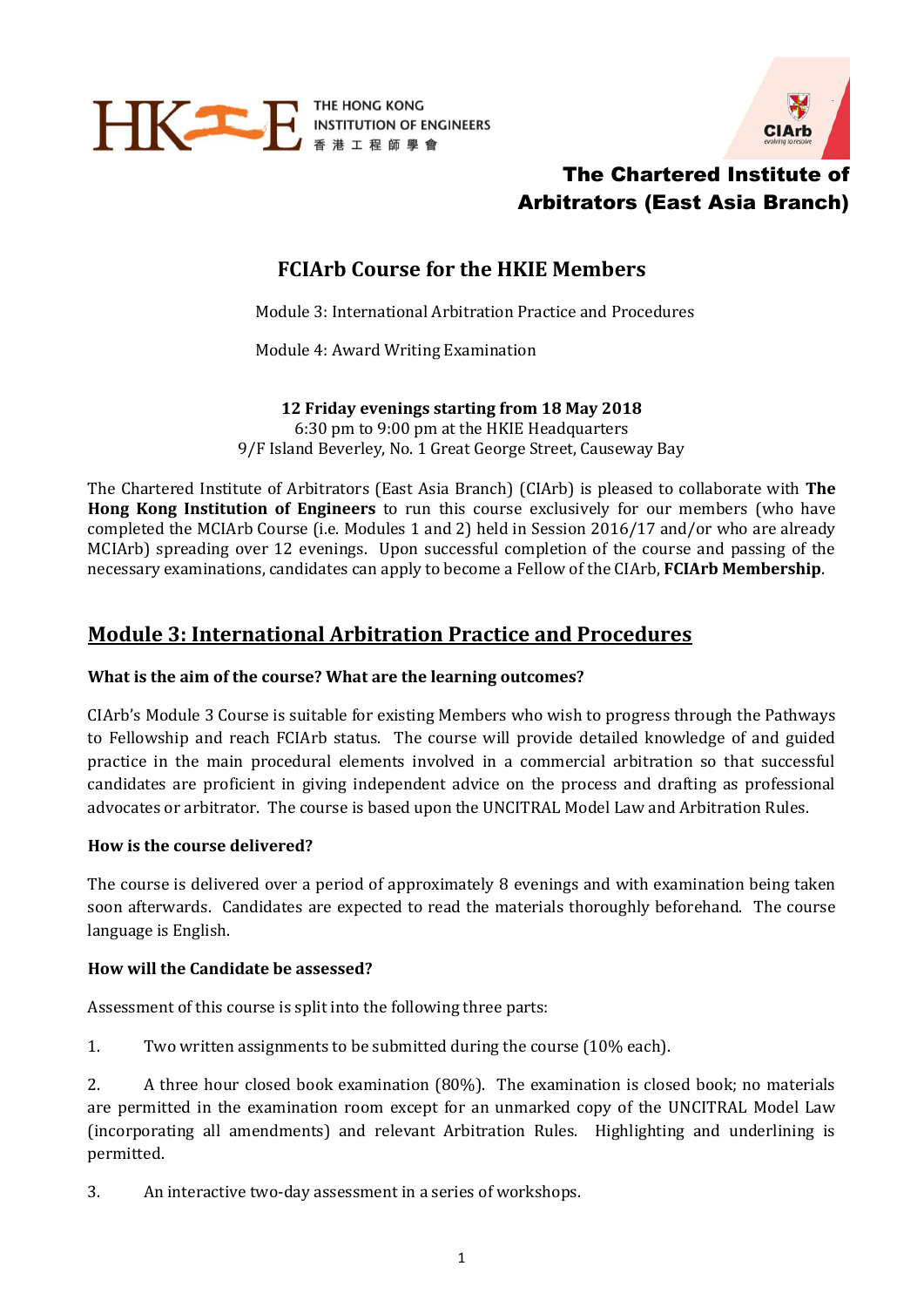Candidates are required to achieve a minimum of 55% in each of the Assignments and the Examination, and 55% overall. For the workshop assessment, it is on a pass or fail basis. Candidates must pass all the workshop sessions. Scenarios are presented to candidates in groups for their consideration and discussion. A candidate's knowledge, judgment and interactive/self-presentation skills are assessed by a series of oral and written exercises. There is an element of role-play involved.

#### **Programme**

The course will be run over a period of approximately 3/4 months and comprises the following elements with an indicative time-table stated in brackets:

- 1 Private study of the workbook (1 month): [Commence in April 2018]
- 2 Complete practice questions.
- 3 Carry out two assignments (Each 10% of marks)
- 4 Attend a number of evening tutorials [May/June/July 2018]
- 5 A 3-hour closed-book Examination (80% of marks) [July/August 2018]
- 6 Attend an interactive 2-day assessment workshop (August/September 2018)

#### **Course details**

This Module 3 Course in International Practice and Procedures is the cornerstone of the CIArb's Pathways to Fellowship Programme, under the "old" Pathways which are being replaced by a new Pathways system. It will address knowledge, practices and procedures related to international arbitration comprising a series of lectures, tutorials, set assignments as well as both written and practical examination sessions. The course will provide detailed knowledge of and guided practice in the main procedural elements involved in a commercial arbitration so that successful candidates are proficient in giving independent advice on the process and drafting as professional advocates or arbitrator. The course is based upon the UNCITRAL Model Law and Arbitration Rules. While a Workbook will be provided candidates are expected to supplement their study with recognized standard arbitration text books.

The syllabus will cover the following aspects:

- Drafting in Arbitrations
- Responding to an invitation to act as arbitrator/terms of reference
- Conflict of interest
- Commencing the arbitration
- Submissions from the parties
- Interlocutory applications
- Offers
- Stages of the arbitration
- Defining the issues
- Examining the dispute
- Framing the issues
- Findings of fact
- Analysing and deciding
- Expressing decisions in writing
- Calculations

On successful completion of the Module 3 course candidates will be able to describe and explain in depth all the key elements of procedure involved in the arbitral process including drafting an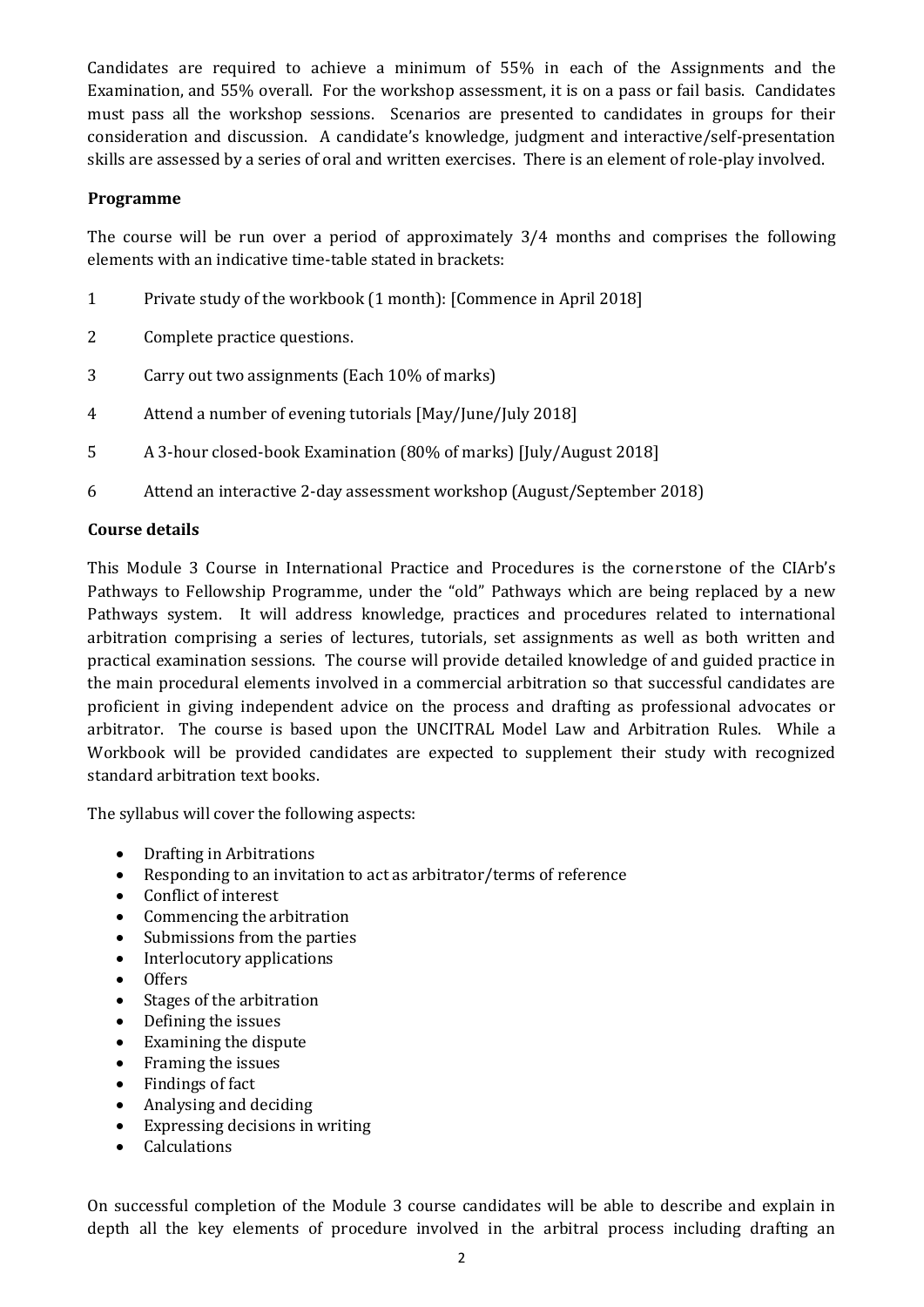arbitration agreement, detailing procedure and making submissions and interlocutory applications. In addition, the course will cover how to present and receive evidence and demonstrate practical skills in carrying out the tasks involved in preparing and progressing arbitration. Furthermore, we will address and demonstrate skill in controlling an arbitration communication effectively with the parties providing justice clearly and fairly and applying appropriate rules and procedures in a reasoned manner.

## **Who may attend?**

Module 3 is a mandatory course for those who wish to continue from Member (MCIArb) level to Fellow (FCIArb). Candidates must be an existing full member of the Institute and have completed and passed the CIArb Module 1 (Law of Obligations) and 2 (Law of International Arbitration) or a relevant course offered by a CIArb Recognised Course Provider (RCP) to an equivalent standard. Successful candidates will be eligible to proceed to the CIArb's Module 4 Award Writing Course *en route* to becoming a Fellow.

## **Module 4: Award Writing Examination**

## **What is the aim of the course?**

To allow candidates to pass the final study/ examination step in progressing towards attaining Fellowship status of CIArb. Success at the examination permits candidates to take the Peer Interview in order to progress to Fellowship of the Chartered Institute of Arbitrators.

## **How is the course delivered?**

The course is delivered primarily through self-study using a Workbook that will be provided to registered candidates. For HKIE candidates, however, we will provide special and tailor-made additional classes, including:

- Three evening sessions covering the syllabus of this Module:
	- (1) Introduction, purpose of an award, legal and substantial requirements
	- (2) Procedural matters, the reasoning process, and the structure
	- (3) How to write an award, costs and interest, publishing an award.
- To assist those sitting the examination a two-hour optional refresher seminar will be held to discuss the specifics of writing an enforceable award.

### **How will the Candidate be assessed?**

Assessment of this course is split into two parts:

(1) A written assignment to be submitted during the course (20%).

(2) A four-hour International Award writing examination (80%), which will be held on **Saturday, 6 or 13 October, 2018 (9:00am-1:00pm)** at the HKIAC..

The award writing examination takes place in two Phases. You will receive the first segment of the examination (Phase 1) on or about two weeks before the date of the examination, with enough information for you to prepare a substantial part of your award. Phase 2 of the examination will take place on Saturday 2018 which is when you will receive the second segment of the examination, containing further information on the arbitration in question. This will enable you to complete the award in the examination room on that date.

The examination is closed book; no materials are permitted in the examination room except for an unmarked copy of the UNCITRAL Model Law (incorporating all amendments) and relevant Arbitration Rules. Highlighting and underlining is permitted.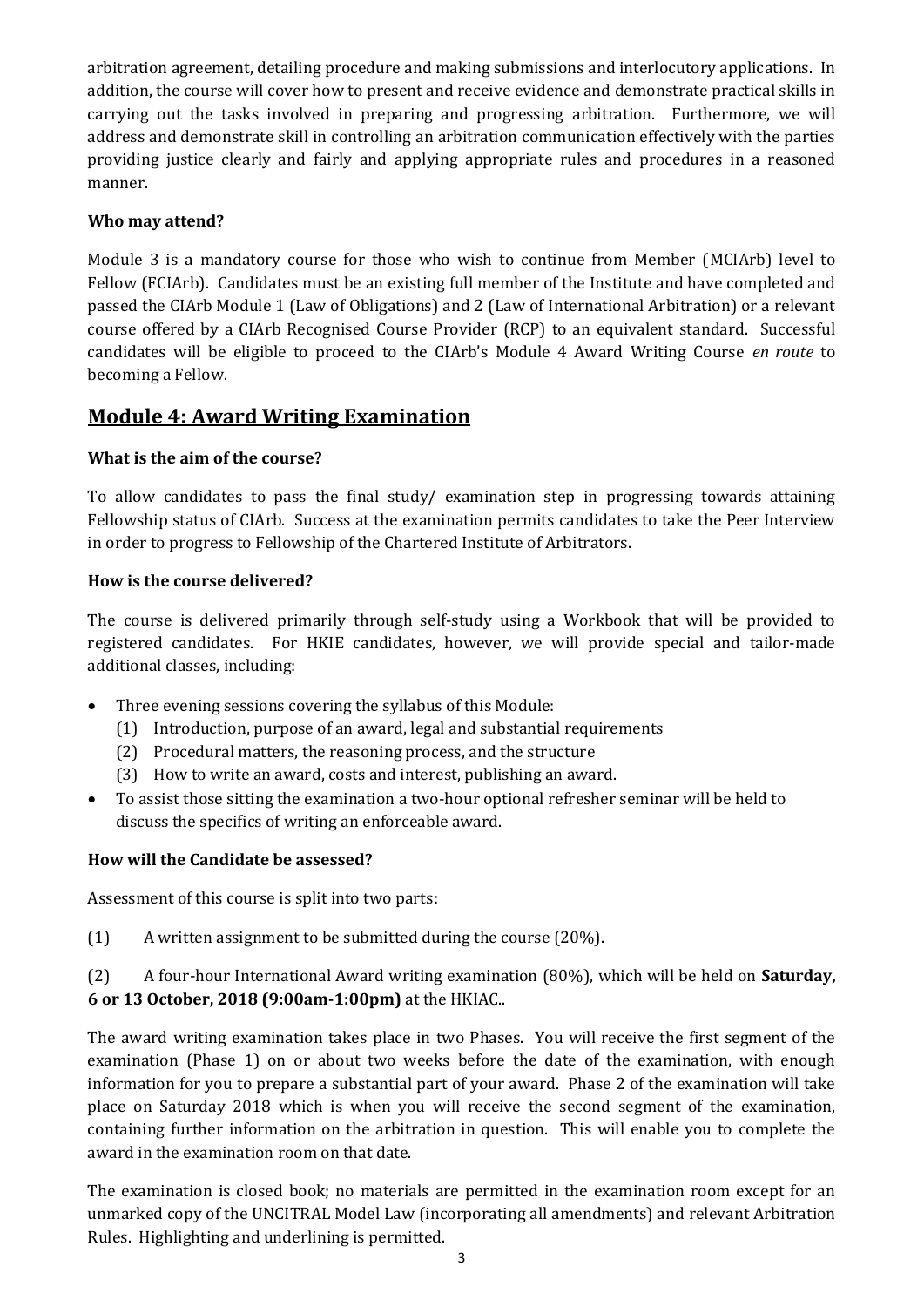Candidates must achieve a minimum overall combined mark (assignment and award writing examination) of 70%, as well as 70% on both the assignment and the examination, to pass the course.

**Course fee**: HK\$18,000